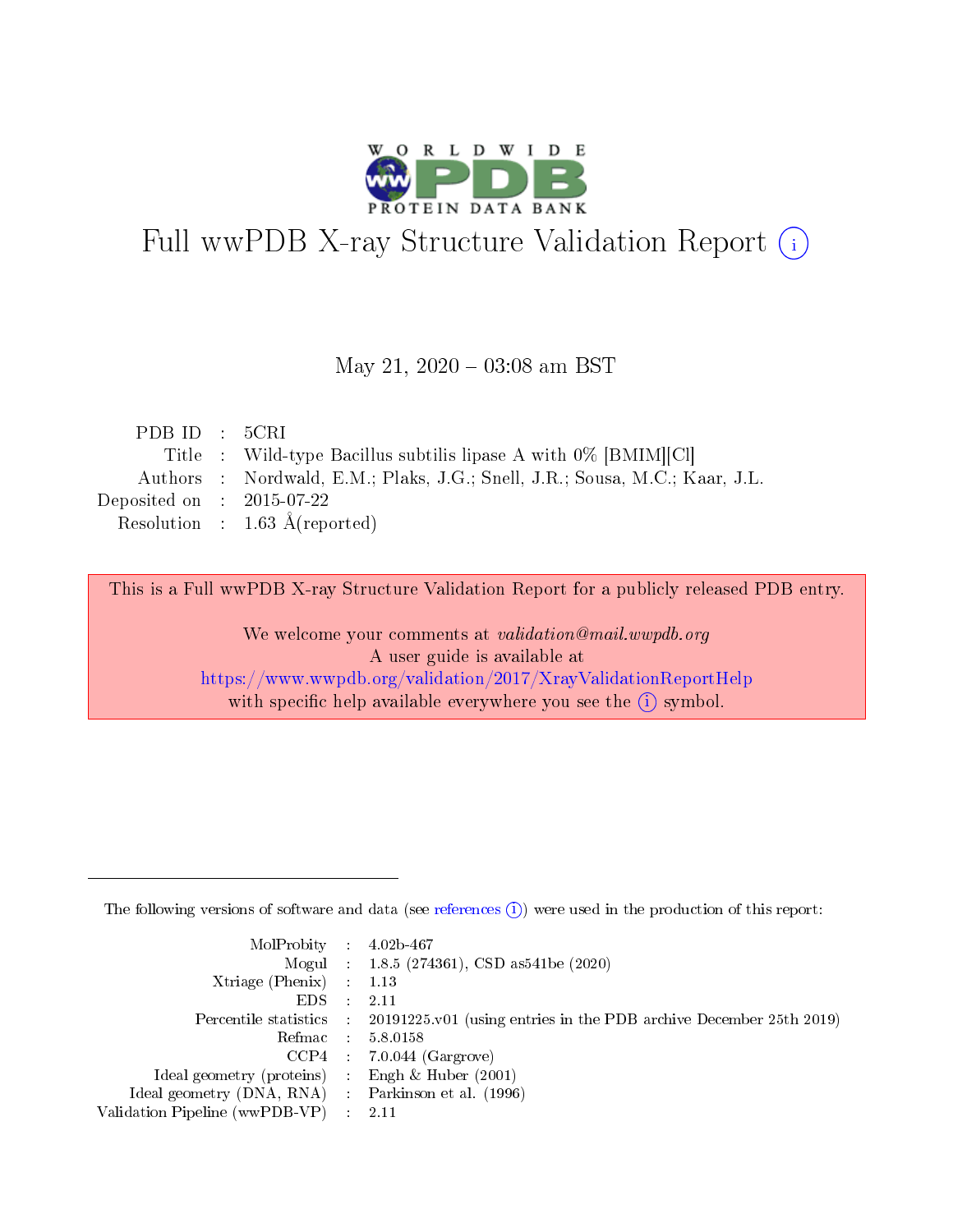# 1 [O](https://www.wwpdb.org/validation/2017/XrayValidationReportHelp#overall_quality)verall quality at a glance  $(i)$

The following experimental techniques were used to determine the structure: X-RAY DIFFRACTION

The reported resolution of this entry is 1.63 Å.

Percentile scores (ranging between 0-100) for global validation metrics of the entry are shown in the following graphic. The table shows the number of entries on which the scores are based.



| Metric                | Whole archive<br>$(\#\text{Entries})$ | Similar resolution<br>(#Entries, resolution range(Å)) |  |  |
|-----------------------|---------------------------------------|-------------------------------------------------------|--|--|
| $R_{free}$            | 130704                                | $3122(1.66-1.62)$                                     |  |  |
| Clashscore            | 141614                                | $3268(1.66-1.62)$                                     |  |  |
| Ramachandran outliers | 138981                                | $3215(1.66-1.62)$                                     |  |  |
| Sidechain outliers    | 138945                                | $3215(1.66-1.62)$                                     |  |  |
| RSRZ outliers         | 127900                                | $3079(1.66-1.62)$                                     |  |  |

The table below summarises the geometric issues observed across the polymeric chains and their fit to the electron density. The red, orange, yellow and green segments on the lower bar indicate the fraction of residues that contain outliers for  $>=3, 2, 1$  and 0 types of geometric quality criteria respectively. A grey segment represents the fraction of residues that are not modelled. The numeric value for each fraction is indicated below the corresponding segment, with a dot representing fractions  $\epsilon=5\%$  The upper red bar (where present) indicates the fraction of residues that have poor fit to the electron density. The numeric value is given above the bar.

| Mol | ${\bf Chain}$ | $\perp$ Length | Quality of chain |              |
|-----|---------------|----------------|------------------|--------------|
|     |               | 101            | 2%<br>96%        | $\cdot\cdot$ |
|     |               | I O 1          | 2%<br>93%        | 6%           |

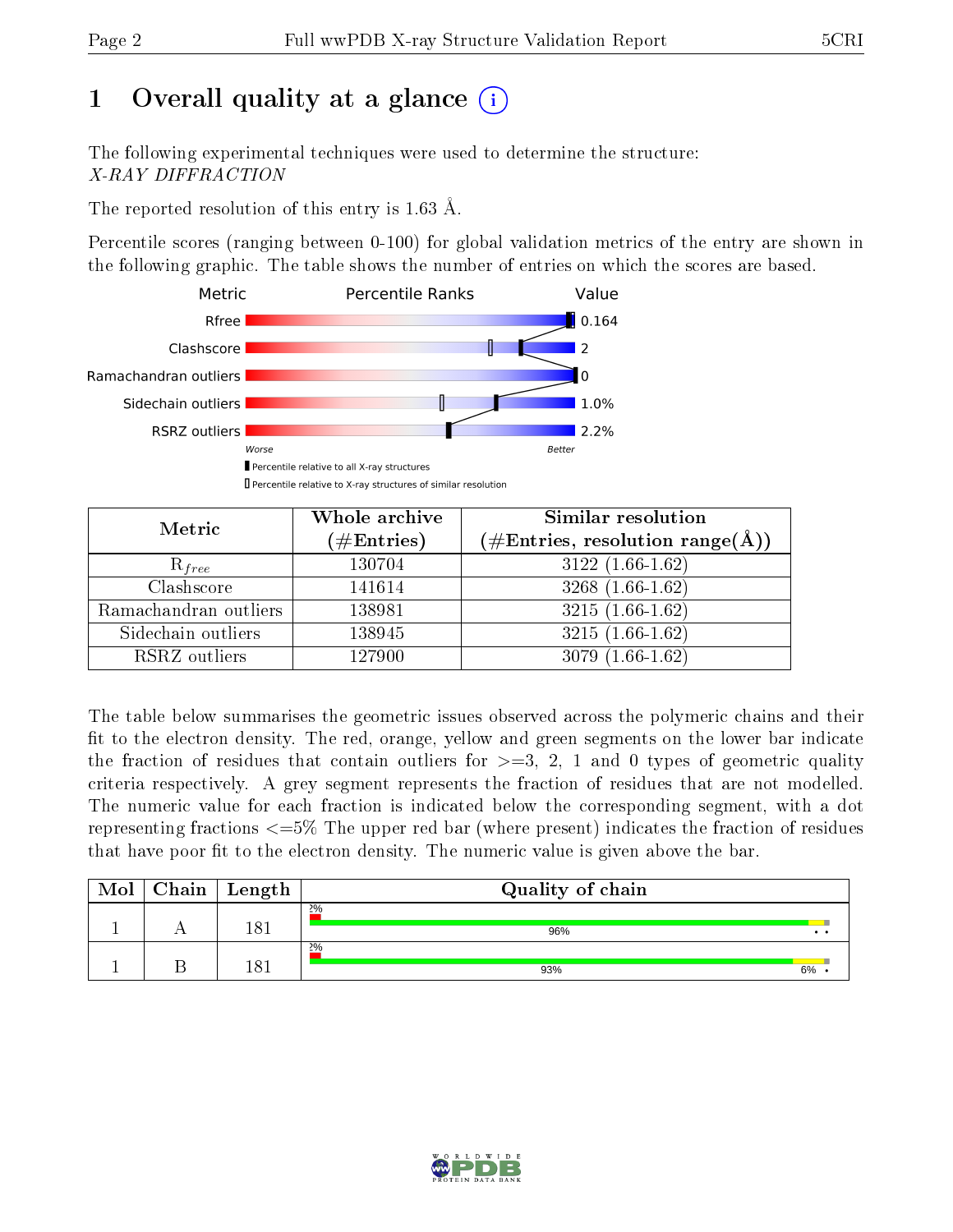# 2 Entry composition (i)

There are 3 unique types of molecules in this entry. The entry contains 6841 atoms, of which 3642 are hydrogens and 0 are deuteriums.

In the tables below, the ZeroOcc column contains the number of atoms modelled with zero occupancy, the AltConf column contains the number of residues with at least one atom in alternate conformation and the Trace column contains the number of residues modelled with at most 2 atoms.

| Mol | Chain   Residues |      | Atoms |                               |              |     |  | $\rm ZeroOcc$   AltConf   Trace |  |
|-----|------------------|------|-------|-------------------------------|--------------|-----|--|---------------------------------|--|
|     | 179              | 2697 |       | Total C H<br>850 1347 240 256 | $\mathbb{N}$ |     |  |                                 |  |
|     | 179              | 2697 | 850-  | Total C H N<br>1347 240       |              | 256 |  |                                 |  |

• Molecule 1 is a protein called Esterase.

• Molecule 2 is SULFATE ION (three-letter code: SO4) (formula:  $O_4S$ ).



| Mol | Chain   Residues | Atoms                                       | ZeroOcc   AltConf |
|-----|------------------|---------------------------------------------|-------------------|
| 2   |                  | Total<br>- S<br>$\circ$<br>4<br>5           |                   |
|     |                  | Total<br>$^{\circ}$ S<br>$\Omega$<br>5<br>4 |                   |
|     |                  | Total<br>$\mathbf S$<br>$\Omega$<br>5<br>4  |                   |
|     |                  | Total<br>- S<br>5<br>$-1$                   |                   |

Continued on next page...

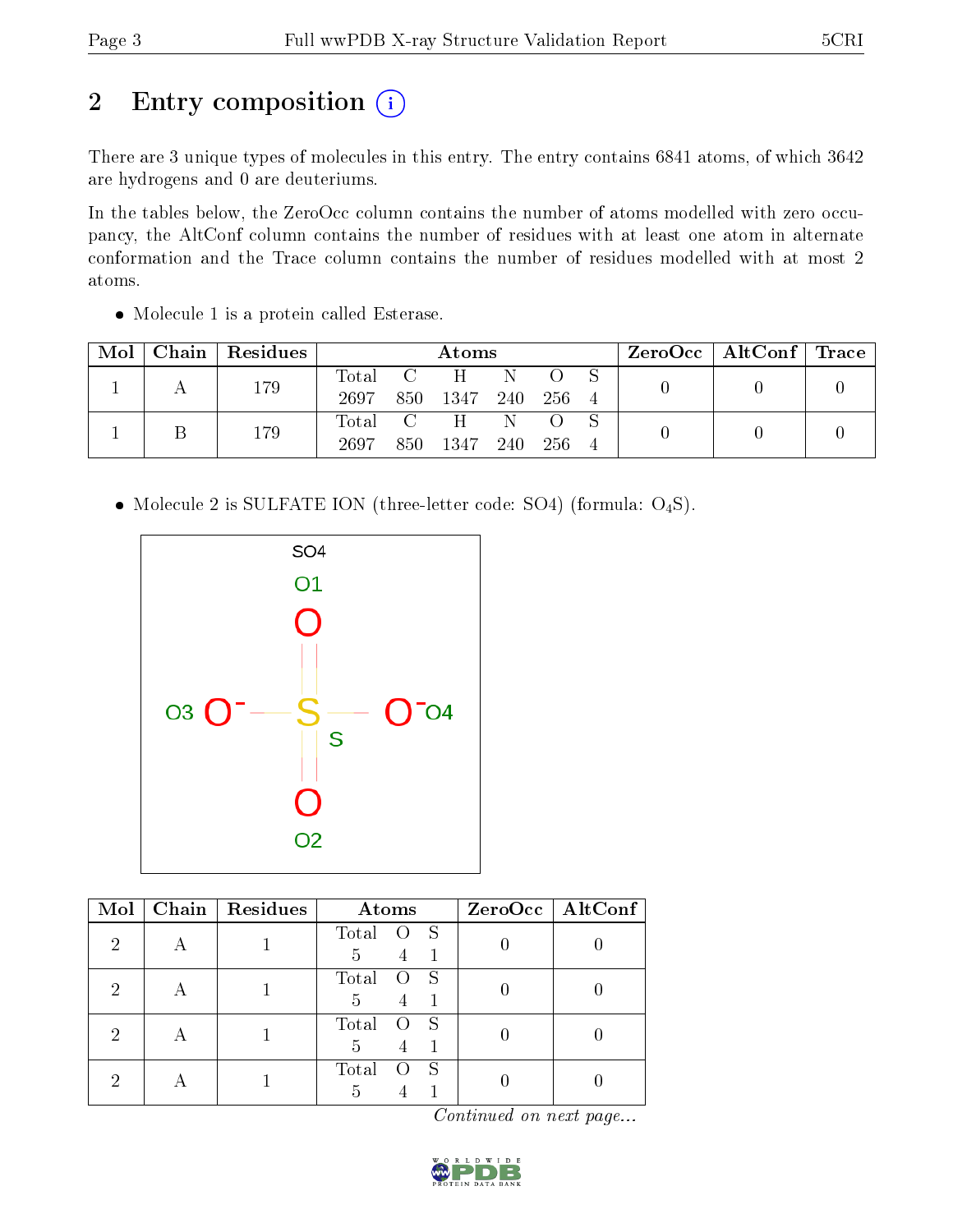Continued from previous page...

|  | $Mol$   Chain   Residues | Atoms        |  |  | $ZeroOcc \mid AltConf \mid$ |
|--|--------------------------|--------------|--|--|-----------------------------|
|  |                          | <b>Total</b> |  |  |                             |

• Molecule 3 is water.

|  | Mol   Chain   Residues | Atoms            |         |         | ZeroOcc   AltConf |
|--|------------------------|------------------|---------|---------|-------------------|
|  | 231                    | Total H<br>693   | 462 231 |         |                   |
|  | 243                    | Total H O<br>729 |         | 486 243 |                   |

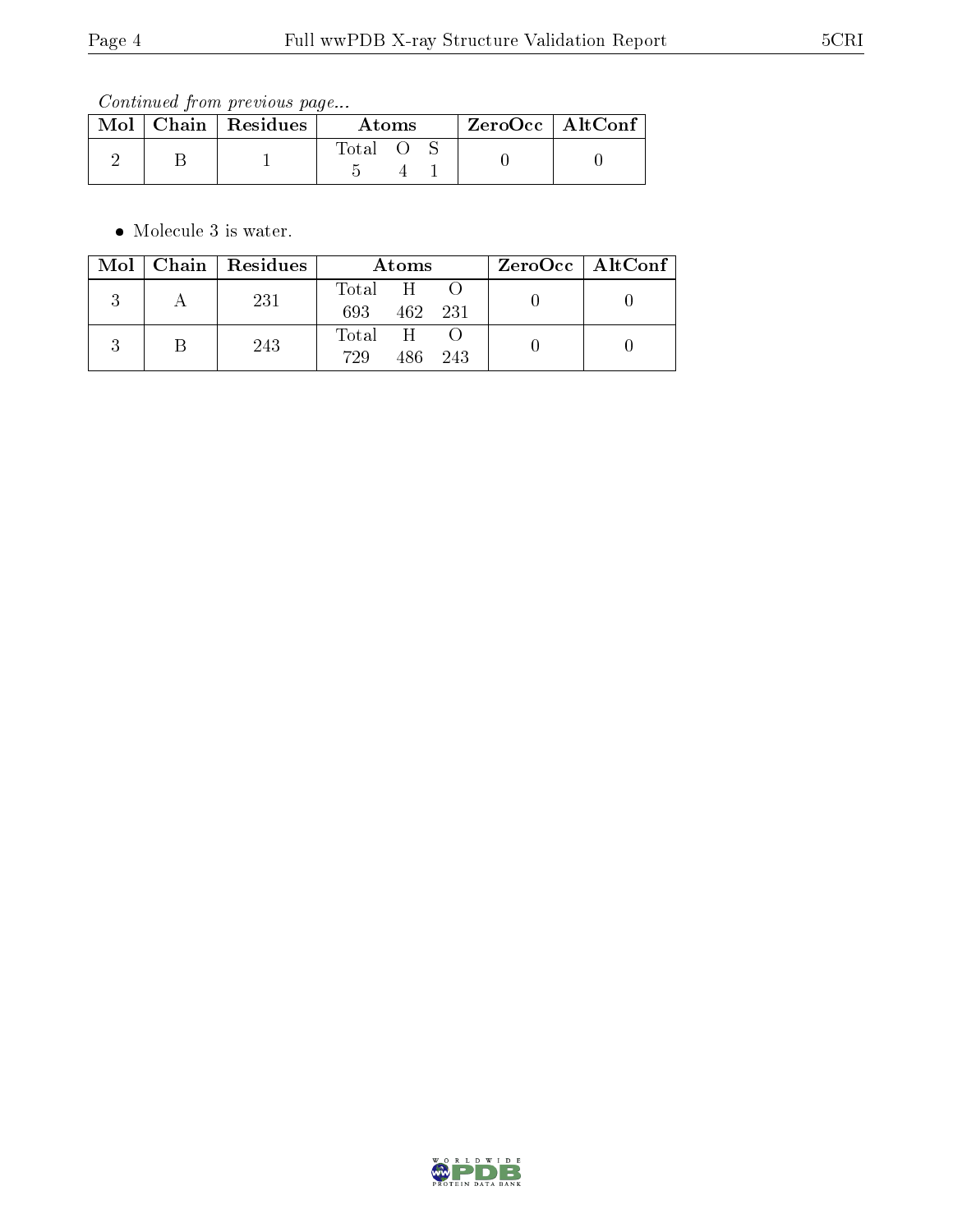# 3 Residue-property plots  $(i)$

These plots are drawn for all protein, RNA and DNA chains in the entry. The first graphic for a chain summarises the proportions of the various outlier classes displayed in the second graphic. The second graphic shows the sequence view annotated by issues in geometry and electron density. Residues are color-coded according to the number of geometric quality criteria for which they contain at least one outlier: green  $= 0$ , yellow  $= 1$ , orange  $= 2$  and red  $= 3$  or more. A red dot above a residue indicates a poor fit to the electron density (RSRZ  $> 2$ ). Stretches of 2 or more consecutive residues without any outlier are shown as a green connector. Residues present in the sample, but not in the model, are shown in grey.

- Chain A: 96% ALA GLU <mark>SAR</mark><br>Ala <mark>Glu</mark> Glu Ala T180 • N181 •  $\frac{121}{2}$ K122 R147 • Molecule 1: Esterase Chain B:  $6\%$  . 93% ALA <mark>GLU SA</mark><br>AB<mark>e deg</mark> F17 • L102 L143 Y161 N181 $\frac{5}{2}$ Y49  $\frac{1}{2}$
- Molecule 1: Esterase

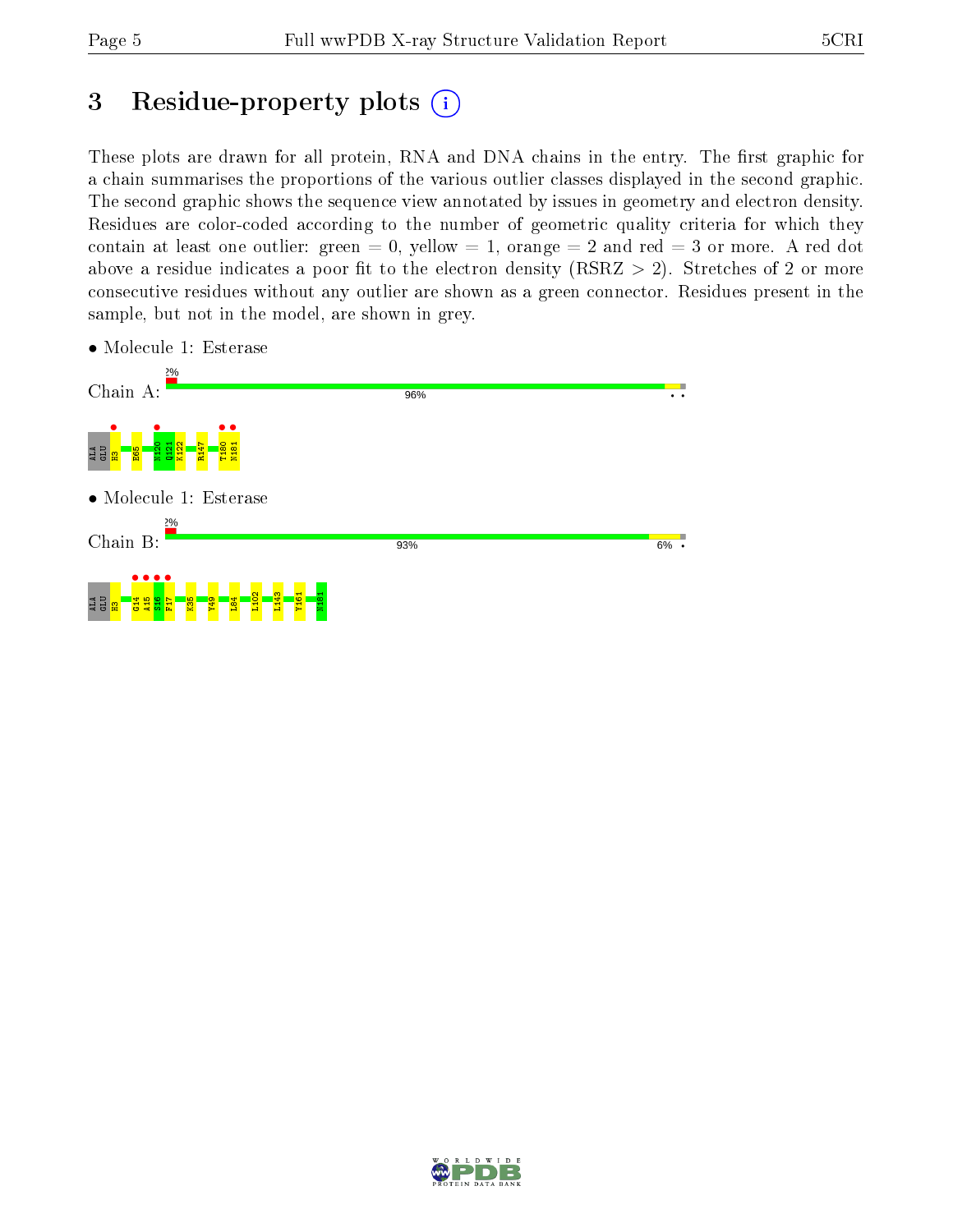# 4 Data and refinement statistics  $(i)$

| Property                                                                | Value                                             | Source     |
|-------------------------------------------------------------------------|---------------------------------------------------|------------|
| Space group                                                             | P 21 21 21                                        | Depositor  |
| Cell constants                                                          | $82.62\text{\AA}$<br>$39.25\text{\AA}$<br>95.15Å  | Depositor  |
| a, b, c, $\alpha$ , $\beta$ , $\gamma$                                  | $90.00^\circ$<br>$90.00^\circ$<br>$90.00^{\circ}$ |            |
| Resolution $(A)$                                                        | 1.63<br>24.42<br>$\equiv$                         | Depositor  |
|                                                                         | 47.58<br>$-1.63$                                  | <b>EDS</b> |
| % Data completeness                                                     | $97.6(24.42-1.63)$                                | Depositor  |
| (in resolution range)                                                   | 97.0 (47.58-1.63)                                 | <b>EDS</b> |
| $R_{merge}$                                                             | 0.06                                              | Depositor  |
| $\mathrm{R}_{sym}$                                                      | (Not available)                                   | Depositor  |
| $\langle I/\sigma(I) \rangle^{-1}$                                      | 5.90 (at $1.63\text{\AA}$ )                       | Xtriage    |
| Refinement program                                                      | PHENIX 1.9 1692                                   | Depositor  |
|                                                                         | $\overline{0.128}$ ,<br>0.164                     | Depositor  |
| $R, R_{free}$                                                           | 0.129,<br>0.164                                   | DCC        |
| $\mathcal{R}_{free}$ test set                                           | $\overline{2000}$ reflections $(5.10\%)$          | wwPDB-VP   |
| Wilson B-factor $(A^2)$                                                 | 16.2                                              | Xtriage    |
| Anisotropy                                                              | 0.158                                             | Xtriage    |
| Bulk solvent $k_{sol}(\mathrm{e}/\mathrm{A}^3),\,B_{sol}(\mathrm{A}^2)$ | 0.40, 51.9                                        | <b>EDS</b> |
| L-test for twinning <sup>2</sup>                                        | $< L >$ = 0.49, $< L^2 >$ = 0.32                  | Xtriage    |
| Estimated twinning fraction                                             | No twinning to report.                            | Xtriage    |
| $F_o, F_c$ correlation                                                  | 0.97                                              | <b>EDS</b> |
| Total number of atoms                                                   | 6841                                              | wwPDB-VP   |
| Average B, all atoms $(A^2)$                                            | 20.0                                              | wwPDB-VP   |

Xtriage's analysis on translational NCS is as follows: The largest off-origin peak in the Patterson function is  $6.91\%$  of the height of the origin peak. No significant pseudotranslation is detected.

<sup>&</sup>lt;sup>2</sup>Theoretical values of  $\langle |L| \rangle$ ,  $\langle L^2 \rangle$  for acentric reflections are 0.5, 0.333 respectively for untwinned datasets, and 0.375, 0.2 for perfectly twinned datasets.



<span id="page-5-1"></span><span id="page-5-0"></span><sup>1</sup> Intensities estimated from amplitudes.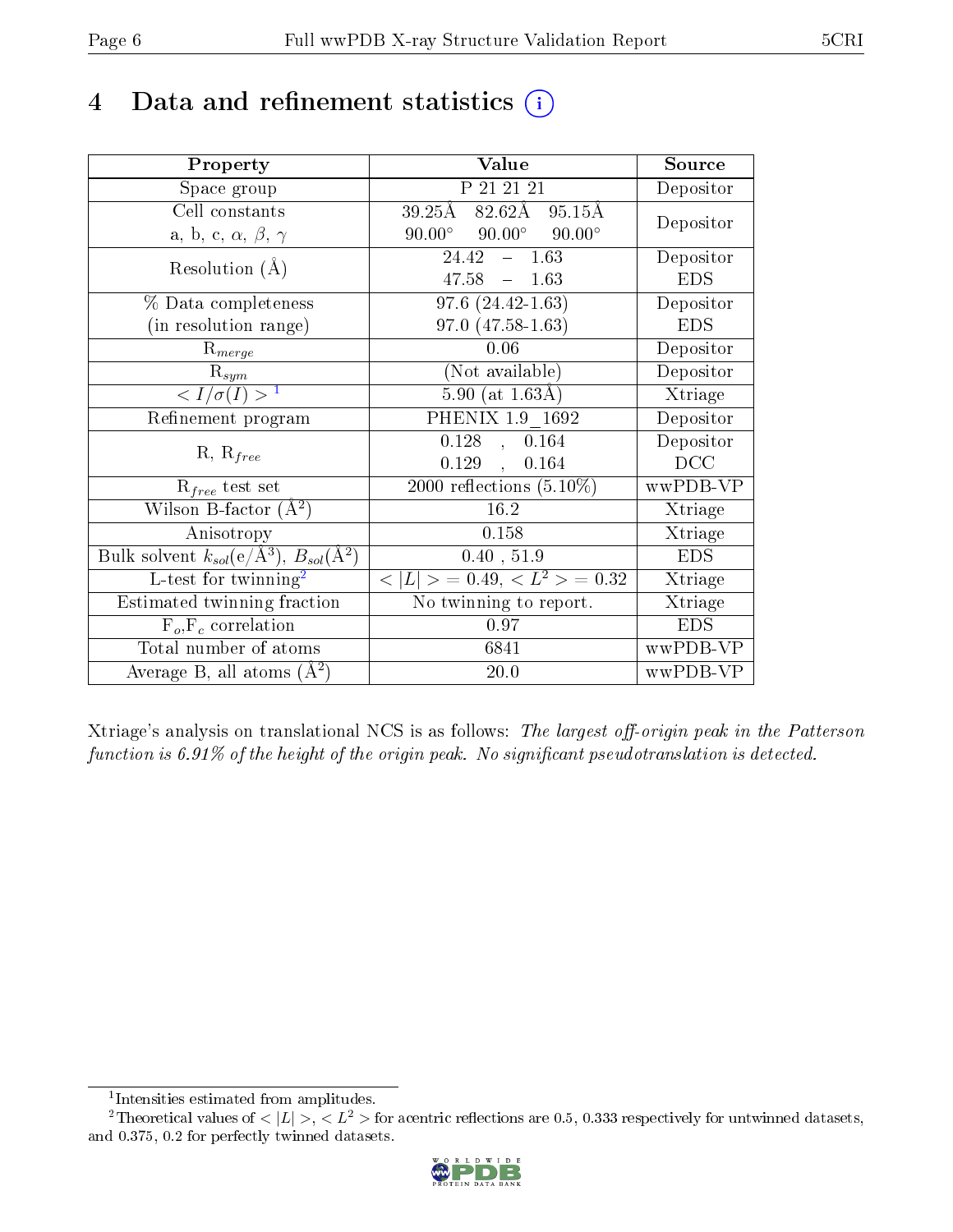# 5 Model quality  $(i)$

# 5.1 Standard geometry (i)

Bond lengths and bond angles in the following residue types are not validated in this section: SO4

The Z score for a bond length (or angle) is the number of standard deviations the observed value is removed from the expected value. A bond length (or angle) with  $|Z| > 5$  is considered an outlier worth inspection. RMSZ is the root-mean-square of all Z scores of the bond lengths (or angles).

|              |      |      | Bond lengths | Bond angles |             |  |
|--------------|------|------|--------------|-------------|-------------|--|
| Mol<br>Chain |      | RMSZ | $\# Z  > 5$  | RMSZ        | $\# Z  > 5$ |  |
|              |      | 0.48 | 0/1375       | 0.62        | 0/1862      |  |
|              | R    | 0.52 | 0/1375       | 0.70        | 0/1862      |  |
| ΑĦ           | A 11 | 0.50 | 0/2750       | 0.66        | 0/3724      |  |

There are no bond length outliers.

There are no bond angle outliers.

There are no chirality outliers.

There are no planarity outliers.

## $5.2$  Too-close contacts  $(i)$

In the following table, the Non-H and H(model) columns list the number of non-hydrogen atoms and hydrogen atoms in the chain respectively. The H(added) column lists the number of hydrogen atoms added and optimized by MolProbity. The Clashes column lists the number of clashes within the asymmetric unit, whereas Symm-Clashes lists symmetry related clashes.

| Mol |                          |      | Chain   Non-H   $H (model)$ | H(added) |    | $Clashes$   Symm-Clashes |
|-----|--------------------------|------|-----------------------------|----------|----|--------------------------|
|     | $\overline{\phantom{a}}$ | 1350 | 1347                        | 1342     |    |                          |
|     | В                        | 1350 | 1347                        | 1342     |    |                          |
| ച   | А                        | 20   |                             |          |    |                          |
| ച   | В                        |      |                             |          |    |                          |
| 2   | А                        | 231  | 462                         |          |    |                          |
| ີ   | В                        | 243  | 486                         |          |    |                          |
|     | All                      | 3199 | 3642                        | 2684     | 13 |                          |

The all-atom clashscore is defined as the number of clashes found per 1000 atoms (including hydrogen atoms). The all-atom clashscore for this structure is 2.

All (13) close contacts within the same asymmetric unit are listed below, sorted by their clash

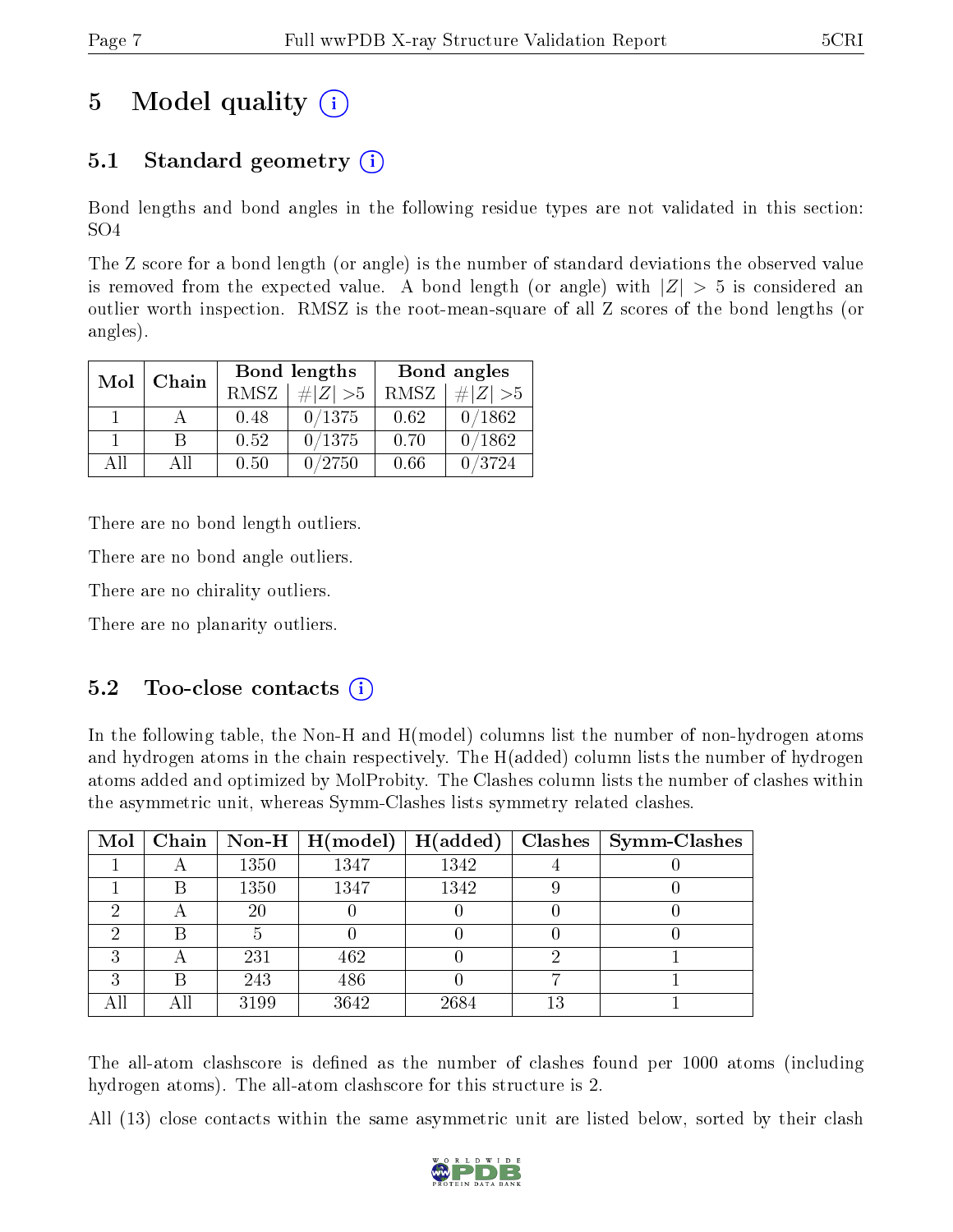| Atom-1             | $\boldsymbol{\mathrm{Atom}\text{-}2}$ | ${\rm Interatomic}$<br>distance $(\AA)$ | Clash<br>overlap $(A)$ |
|--------------------|---------------------------------------|-----------------------------------------|------------------------|
| 1:B:49:TYR:CZ      | 3:B:301:HOH:O                         | 2.16                                    | 0.98                   |
| 1:A:65:GLU:OE1     | 3: A:301:HOH:O                        | 1.88                                    | 0.89                   |
| 1: B: 161: TYR: OH | 3: B:302: HOH:O                       | 2.04                                    | 0.75                   |
| 1:B:3:HIS:N        | 3:B:303:HOH:O                         | 2.21                                    | 0.74                   |
| 1:B:49:TYR:CE2     | 3: B:301:HOH:O                        | 2.43                                    | 0.67                   |
| 1: B:35: LYS:NZ    | 3:B:304:HOH:O                         | 2.28                                    | 0.66                   |
| 1: A:3: HIS: NE2   | 3:A:303:HOH:O                         | 2.31                                    | 0.60                   |
| 1:B:49:TYR:OH      | 3:B:301:HOH:O                         | 1.97                                    | 0.58                   |
| 1: B: 14: GLY: O   | 1:B:15:ALA:HB2                        | 2.05                                    | 0.56                   |
| 1:A:122:LYS:NZ     | 1: A: 181: ASN: O                     | 2.23                                    | 0.51                   |
| 1: A:180:THR:O     | 1: A:180:THR:HG22                     | 2.13                                    | 0.47                   |
| 1:B:84:LEU:HD11    | 1:B:143:LEU:HDI1                      | 1.98                                    | 0.45                   |
| 1:B:3:HIS:CA       | 3: B:303:HOH:O                        | 2.66                                    | 0.43                   |

magnitude.

All (1) symmetry-related close contacts are listed below. The label for Atom-2 includes the symmetry operator and encoded unit-cell translations to be applied.

| Atom-1 | Atom-2                                       | Interatomic<br>distance $(A)$ | $\cap$ lash<br>overlap $(A)$ |
|--------|----------------------------------------------|-------------------------------|------------------------------|
|        | $3:A:445:HOH:O$   $3:B:381:HOH:O[3]$<br>5441 | . 96                          |                              |

## 5.3 Torsion angles  $(i)$

#### 5.3.1 Protein backbone (i)

In the following table, the Percentiles column shows the percent Ramachandran outliers of the chain as a percentile score with respect to all X-ray entries followed by that with respect to entries of similar resolution.

The Analysed column shows the number of residues for which the backbone conformation was analysed, and the total number of residues.

| Mol | Chain | Analysed                      | Favoured    |           | Allowed   Outliers | Percentiles         |     |
|-----|-------|-------------------------------|-------------|-----------|--------------------|---------------------|-----|
|     |       | $177/181(98\%)$   172 (97\%)  |             | 5(3%)     |                    | 100 100             |     |
|     |       | $177/181(98\%)$               | $169(96\%)$ | $8(4\%)$  |                    | $\vert$ 100 $\vert$ | 100 |
| All | All   | $354/362$ (98\%)   341 (96\%) |             | $13(4\%)$ |                    | 100 <sub>h</sub>    | 100 |

There are no Ramachandran outliers to report.

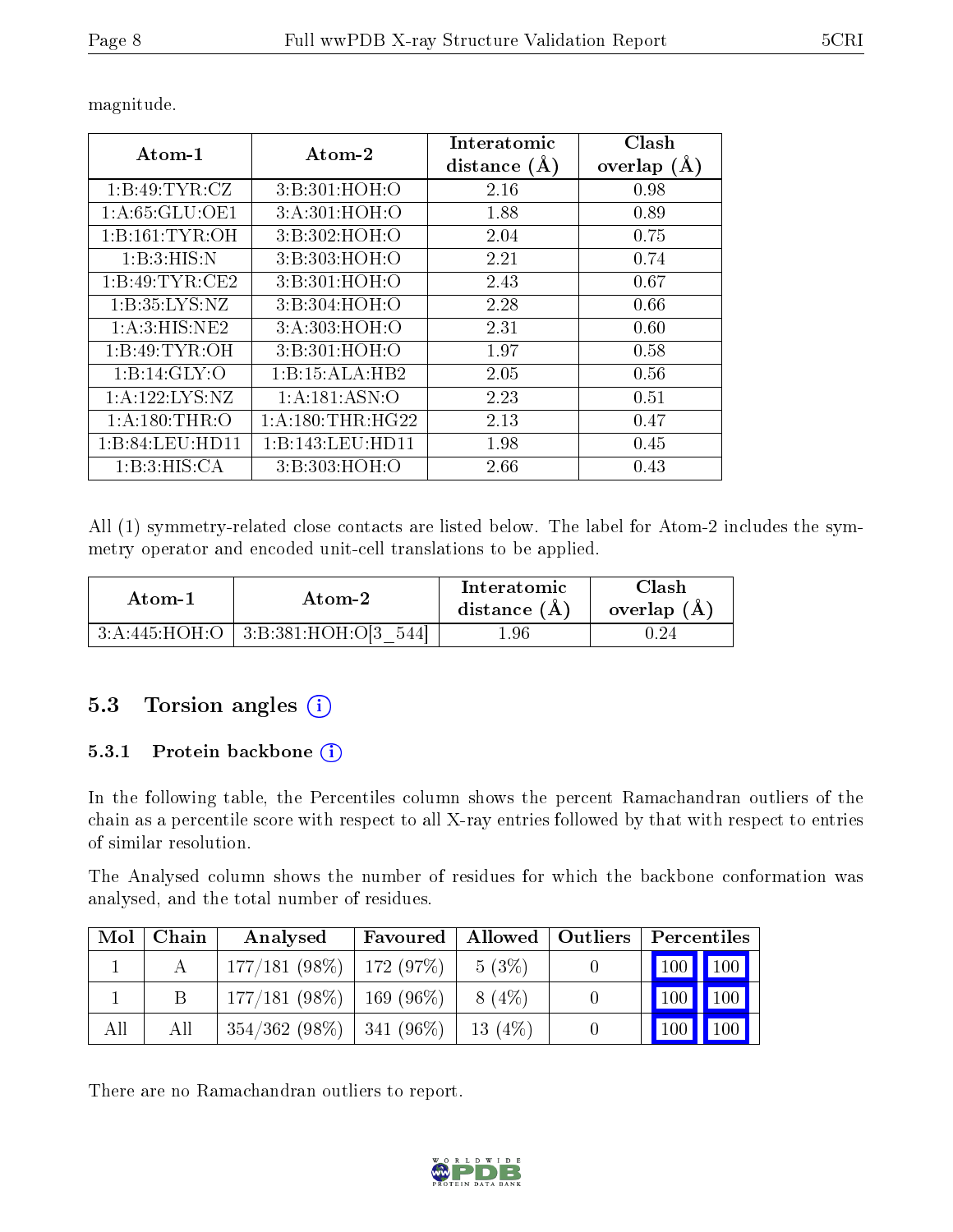#### 5.3.2 Protein sidechains  $(i)$

In the following table, the Percentiles column shows the percent sidechain outliers of the chain as a percentile score with respect to all X-ray entries followed by that with respect to entries of similar resolution.

The Analysed column shows the number of residues for which the sidechain conformation was analysed, and the total number of residues.

| Mol | Chain | Analysed        | Rotameric   Outliers |          | Percentiles           |  |  |
|-----|-------|-----------------|----------------------|----------|-----------------------|--|--|
|     |       | $144/145(99\%)$ | 143 (99%)            | $1(1\%)$ | 71<br>84 <sub>1</sub> |  |  |
|     |       | $144/145(99\%)$ | 142 (99%)            | $2(1\%)$ | 67<br>45              |  |  |
| All | All   | $288/290(99\%)$ | 285 $(99\%)$         | $3(1\%)$ | 76<br>59              |  |  |

All (3) residues with a non-rotameric sidechain are listed below:

| Mol | Chain | Res | Type       |
|-----|-------|-----|------------|
|     |       | 147 | $\rm{ARG}$ |
|     |       |     | PHE        |
|     |       | 102 | L RH       |

Some sidechains can be flipped to improve hydrogen bonding and reduce clashes. There are no such sidechains identified.

#### $5.3.3$  RNA  $(i)$

There are no RNA molecules in this entry.

#### 5.4 Non-standard residues in protein, DNA, RNA chains (i)

There are no non-standard protein/DNA/RNA residues in this entry.

#### 5.5 Carbohydrates  $(i)$

There are no carbohydrates in this entry.

## 5.6 Ligand geometry  $(i)$

5 ligands are modelled in this entry.

In the following table, the Counts columns list the number of bonds (or angles) for which Mogul statistics could be retrieved, the number of bonds (or angles) that are observed in the model and

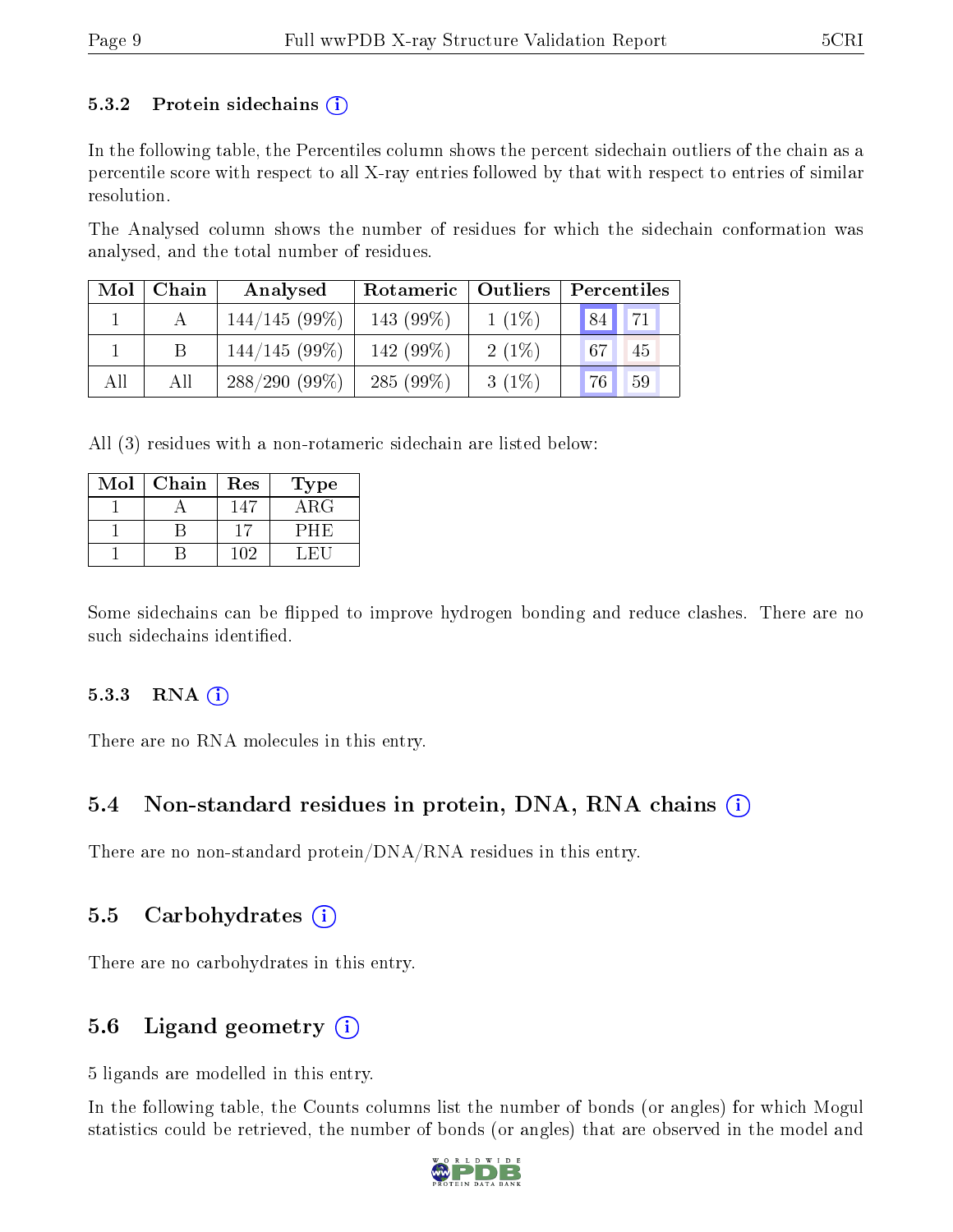the number of bonds (or angles) that are defined in the Chemical Component Dictionary. The Link column lists molecule types, if any, to which the group is linked. The Z score for a bond length (or angle) is the number of standard deviations the observed value is removed from the expected value. A bond length (or angle) with  $|Z| > 2$  is considered an outlier worth inspection. RMSZ is the root-mean-square of all Z scores of the bond lengths (or angles).

| Mol            |                 |                | Res | Link                         | Bond lengths      |      |             | Bond angles |      |             |
|----------------|-----------------|----------------|-----|------------------------------|-------------------|------|-------------|-------------|------|-------------|
|                | Type            | Chain          |     |                              | $\mathrm{Counts}$ | RMSZ | # $ Z  > 2$ | Counts      | RMSZ | # $ Z  > 2$ |
| $\overline{2}$ | SO <sub>4</sub> | А              | 203 | $\qquad \qquad \blacksquare$ | 4.4.4             | 0.36 |             | 6.6.6       | 0.33 |             |
| $\overline{2}$ | SO <sub>4</sub> | А              | 204 | $\blacksquare$               | 4.4.4             | 0.12 |             | 6,6,6       | 0.39 |             |
| $\overline{2}$ | SO <sub>4</sub> | А              | 201 | $\blacksquare$               | 4,4,4             | 0.14 |             | 6,6,6       | 0.27 |             |
| $\overline{2}$ | SO <sub>4</sub> | $\overline{A}$ | 202 | $\overline{\phantom{0}}$     | 4.4.4             | 0.21 |             | 6,6,6       | 0.36 |             |
| $\overline{2}$ | SO <sub>4</sub> |                | 201 | $\qquad \qquad \blacksquare$ | 4,4,4             | 0.16 |             | 6,6,6       | 0.09 |             |

There are no bond length outliers.

There are no bond angle outliers.

There are no chirality outliers.

There are no torsion outliers.

There are no ring outliers.

No monomer is involved in short contacts.

## 5.7 [O](https://www.wwpdb.org/validation/2017/XrayValidationReportHelp#nonstandard_residues_and_ligands)ther polymers (i)

There are no such residues in this entry.

## 5.8 Polymer linkage issues (i)

There are no chain breaks in this entry.

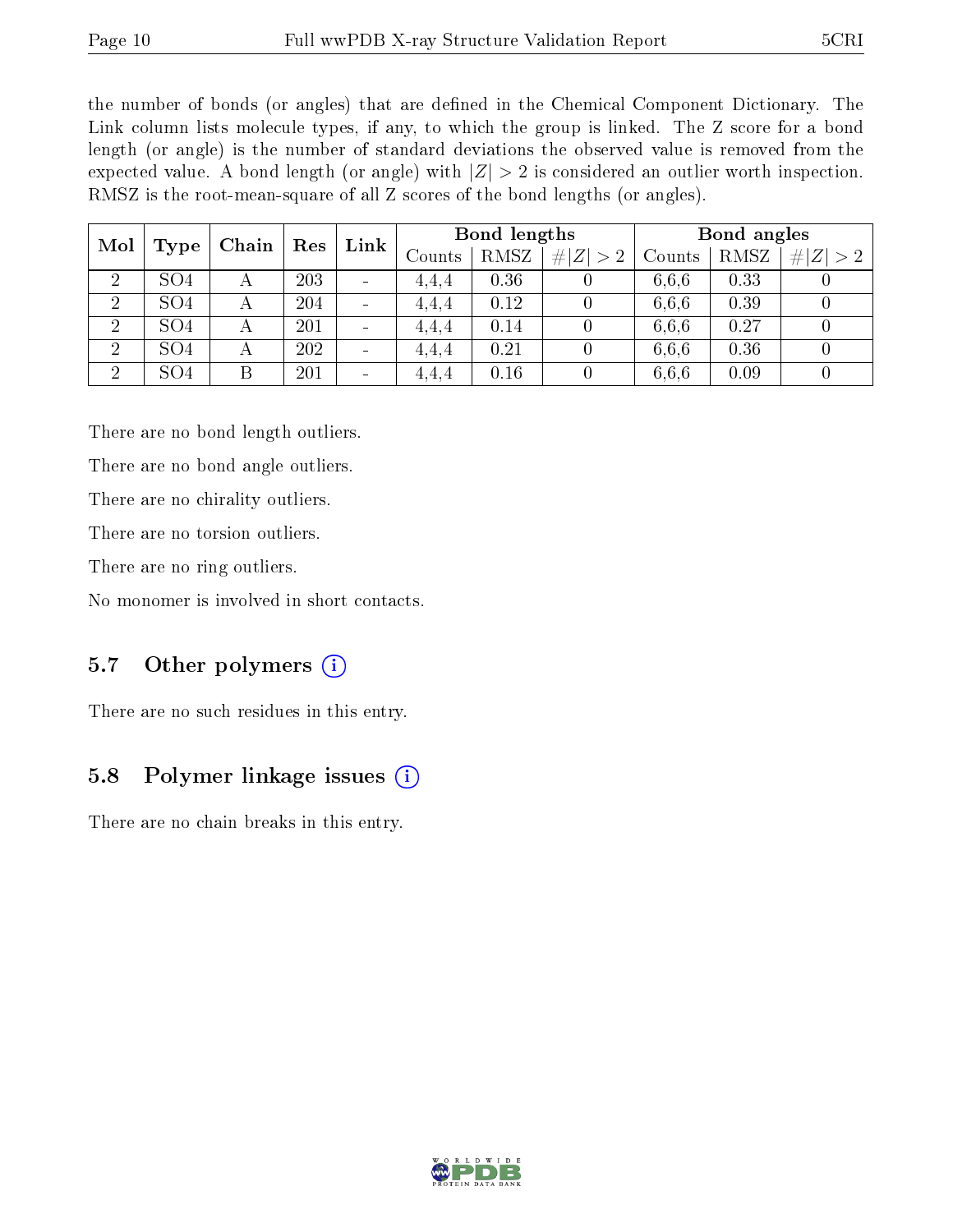# 6 Fit of model and data  $\left( \cdot \right)$

## 6.1 Protein, DNA and RNA chains (i)

In the following table, the column labelled  $#RSRZ>2'$  contains the number (and percentage) of RSRZ outliers, followed by percent RSRZ outliers for the chain as percentile scores relative to all X-ray entries and entries of similar resolution. The OWAB column contains the minimum, median,  $95<sup>th</sup>$  percentile and maximum values of the occupancy-weighted average B-factor per residue. The column labelled  $Q< 0.9$  lists the number of (and percentage) of residues with an average occupancy less than 0.9.

| Mol | Chain | Analysed        | ${ <\hspace{-1.5pt}{\mathrm{RSRZ}} \hspace{-1.5pt}>}$ | # $RSRZ>2$     |  | $OWAB(A^2)$                  | $\rm Q\textcolor{black}{<}0.9$ |
|-----|-------|-----------------|-------------------------------------------------------|----------------|--|------------------------------|--------------------------------|
|     |       | $179/181(98\%)$ | $-0.43$                                               | $4(2\%)$ 62 61 |  | 10, 14, 30, 51               |                                |
|     |       | $179/181(98\%)$ | $-0.49$                                               | $4(2\%)$ 62 61 |  | 8, 12, 22, 45                |                                |
| All | All   | $358/362(98\%)$ | $-0.46$                                               |                |  | $8(2\%)$ 62 61 8, 13, 26, 51 |                                |

All (8) RSRZ outliers are listed below:

| Mol | Chain | Res | <b>Type</b> | <b>RSRZ</b> |
|-----|-------|-----|-------------|-------------|
|     |       | 181 | <b>ASN</b>  | 7.0         |
|     | В     | 14  | <b>GLY</b>  | 6.3         |
| 1   | А     | 180 | <b>THR</b>  | 5.3         |
| 1   | В     | 15  | <b>ALA</b>  | 4.2         |
|     | R     | 16  | <b>SER</b>  | 3.7         |
| 1   |       | 120 | <b>ASN</b>  | 3.5         |
|     | В     | 17  | PHE         | 3.5         |
|     |       | 3   | <b>HIS</b>  | 2.2         |

## 6.2 Non-standard residues in protein, DNA, RNA chains (i)

There are no non-standard protein/DNA/RNA residues in this entry.

## 6.3 Carbohydrates (i)

There are no carbohydrates in this entry.

## 6.4 Ligands  $(i)$

In the following table, the Atoms column lists the number of modelled atoms in the group and the number defined in the chemical component dictionary. The B-factors column lists the minimum,